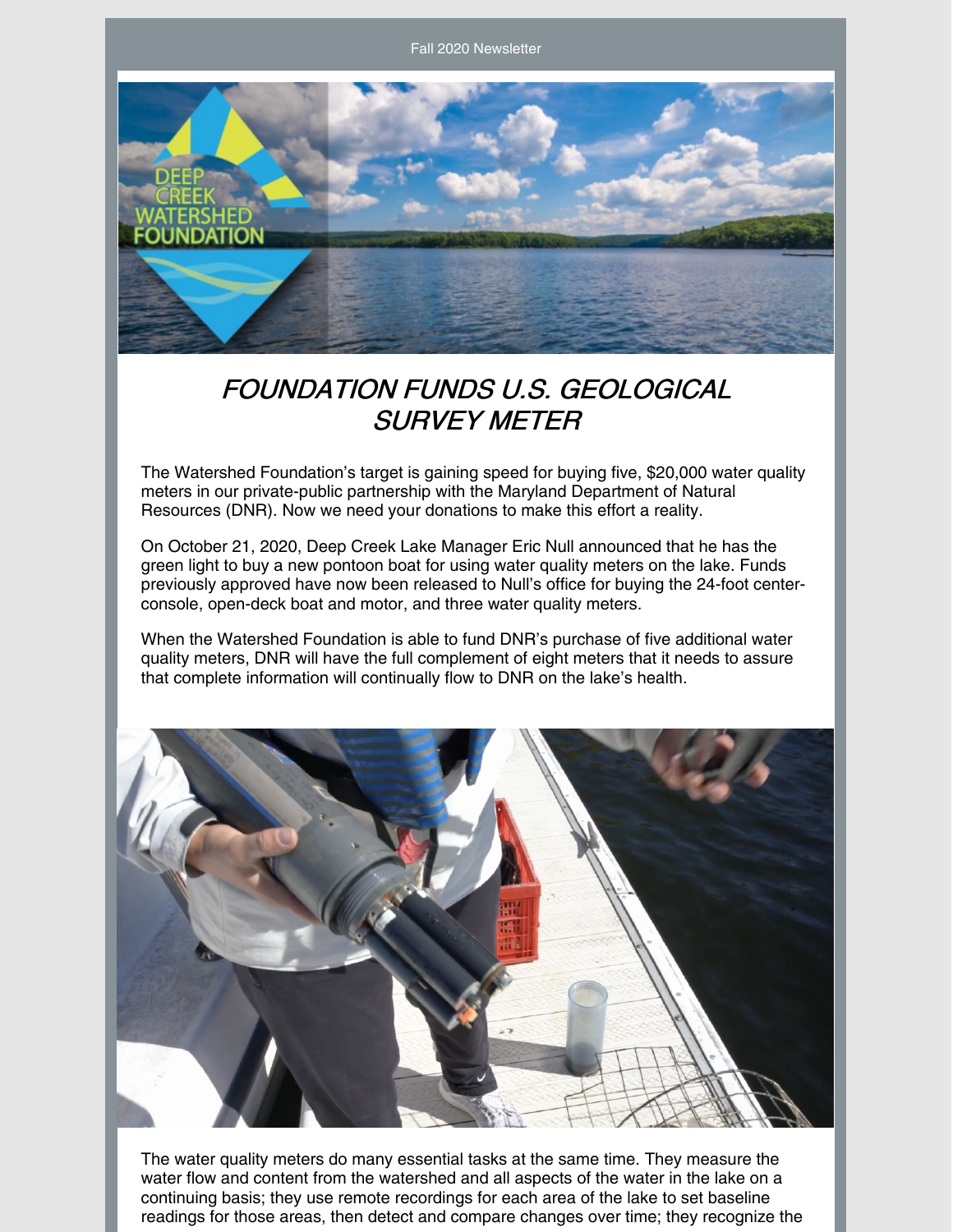impact on water quality of storm events, boat wakes, water levels, and the entry of nutrients and sediment from the watershed; and, ultimately, they allow DNR to identify problems and plan appropriate remedies for conditions detrimental to the condition and use of the lake. This means, in short, that DNR will be getting information continuously that currently is only available sporadically.

All this comes down to protecting your property values, and letting you swim, boat, fish and hike in a healthy habitat where all of us can continue the great joy of living around the lake and in our watershed. But to make this happen, we need your help.

### STATE PRAISES WATERSHED FOUNDATION **FUNDING**

At a meeting of the Deep Creek Lake Policy and Review Board on September 19, 2020, Bruce Michael, Director of DNR's Resource Assessment Service, praised the efforts of the Watershed Foundation and the Deep Creek Lake Property Owner's Association (POA) for our support of DNR's water monitoring work.

Michael said, "We thank the POA and the Foundation for the work they are doing to help support our monitoring efforts. It's extremely critical to have the partnership we have with you all. The work that you do to help raise funds and bring attention to these critically important water quality issues…makes sure that we maintain the quality of the lake for today and for future generations. I can't thank you enough for the work that you all do; it's really greatly appreciated."



## WATCH LATEST EPISODE - BOARD FAQ

Check out our website for the story of WHAT the Watershed Foundation is, WHY funding our projects is important, and WHO the Watershed Foundation members and advisors are. This new video shines a spotlight on some of the people who make the Deep Creek Watershed Foundation work, and reveals why they are so dedicated to making our public/private partnership such a great success. Those of you who haven't met them yet will get to meet our officers, President David Myerberg, Vice President Bob Hoffmann and Treasurer Brian O'Brien, Board member Nina Bitzel, and Advisor Kristin Skeweris, all of them volunteers. See for yourself their enthusiasm and their commitment to the mission of the Foundation. Watch the new video by [clicking](https://www.deepcreekwatershedfoundation.org/post/watch-episode-3-meet-the-board) here!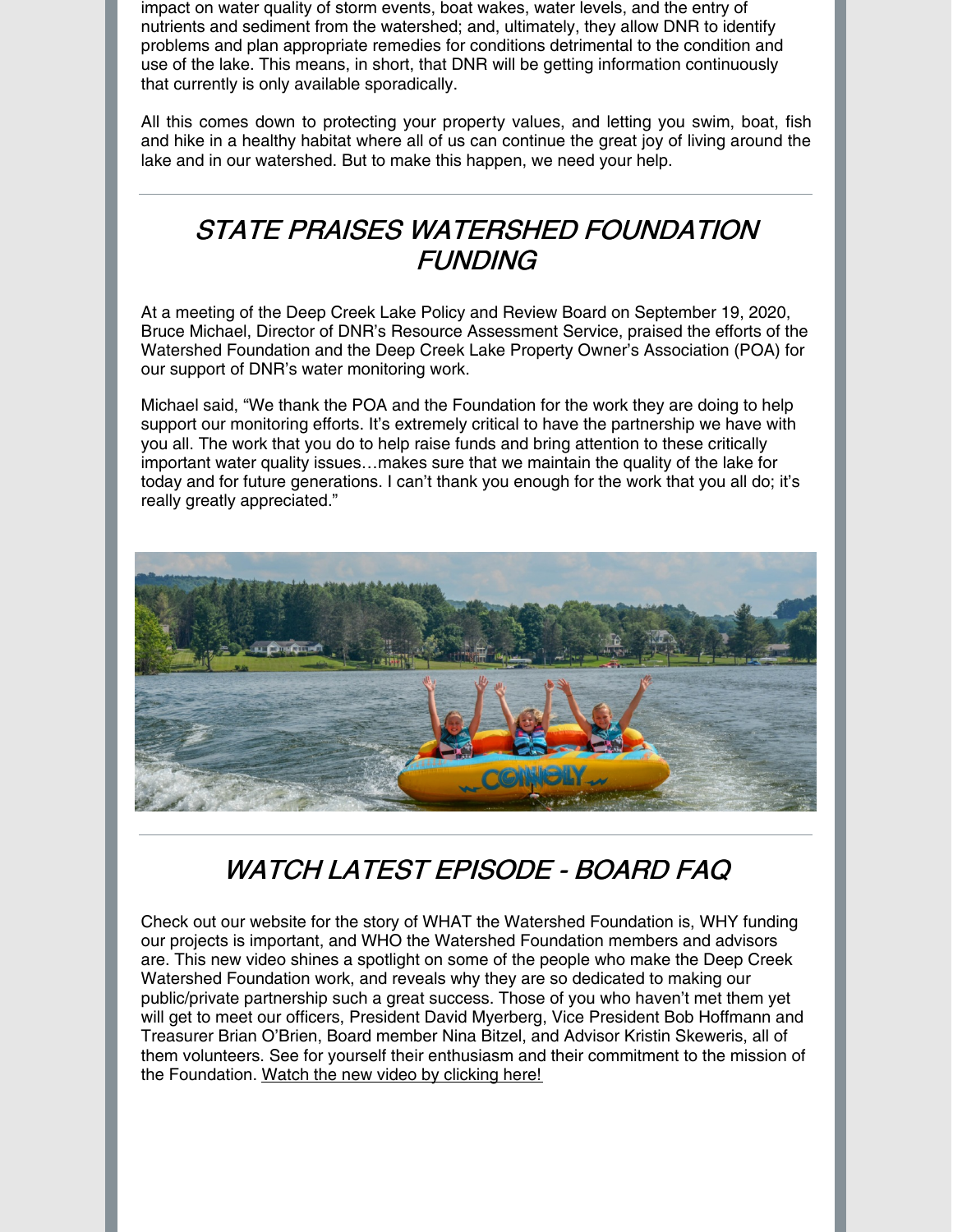

# WE NEED YOUR HELP!

We already have invested \$124,885 in projects in the Deep Creek Watershed and Deep Creek Lake to preserve and protect our wonderful habitat. We spent \$97,000 to develop a model for budgeting the amount of water that can be released from the lake by Brookfield Renewable Power, which operates the dam on the lake, while keeping the lake at the levels required by the permit under which the company operates. We spent \$10,000 to help fight acid mine drainage into Cherry Creek and on into the lake. We spent \$2,575 to help DNR test the lake for the presence of the highly destructive zebra mussels. And most recently we spent \$15,310 for a recording water level and water temperature gauge on Meadow Mountain Run Bridge (and we'll be paying the annual maintenance cost of \$9,000).

But we need to do more. This has been a difficult year for non-profit 501(c)3 organizations, and the Deep Creek Watershed Foundation is no exception. While the Coronavirus has stopped us from holding fundraisers, the Coronavirus has not infected the environment, and issues that impacted the watershed and the lake prior to the pandemic are still with us today and still require our attention.

This year is the 95th anniversary of Deep Creek Lake and we are already looking ahead to the year 2025 when we will celebrate the 100th anniversary of our treasured lake and watershed. We want to ensure we are able to continue to preserve and protect Deep Creek Lake and the Deep Creek Watershed for posterity. You can be a vital part of the celebration by making your tax-deductible donation now to the Watershed Foundation, and supporting the work the all-volunteer Deep Creek Lake Watershed Foundation Board and Advisors do.

We very much need your help. Our primary focus right now is to fund the purchase of the five water quality meters that will let DNR have complete information about the lake, so they can focus their actions on keeping the lake healthy and vibrant. Please give your tax deductible support to our Water Quality Meter Campaign, or select another of our Current Projects to support, when you visit our website today

#### at [www.deepcreekwatershedfoundation.org](http://www.deepcreekwatershedfoundation.org/).

If you wish to donate by mail, please send your check to: Treasurer, P.O. Box 376, Oakland, MD 21550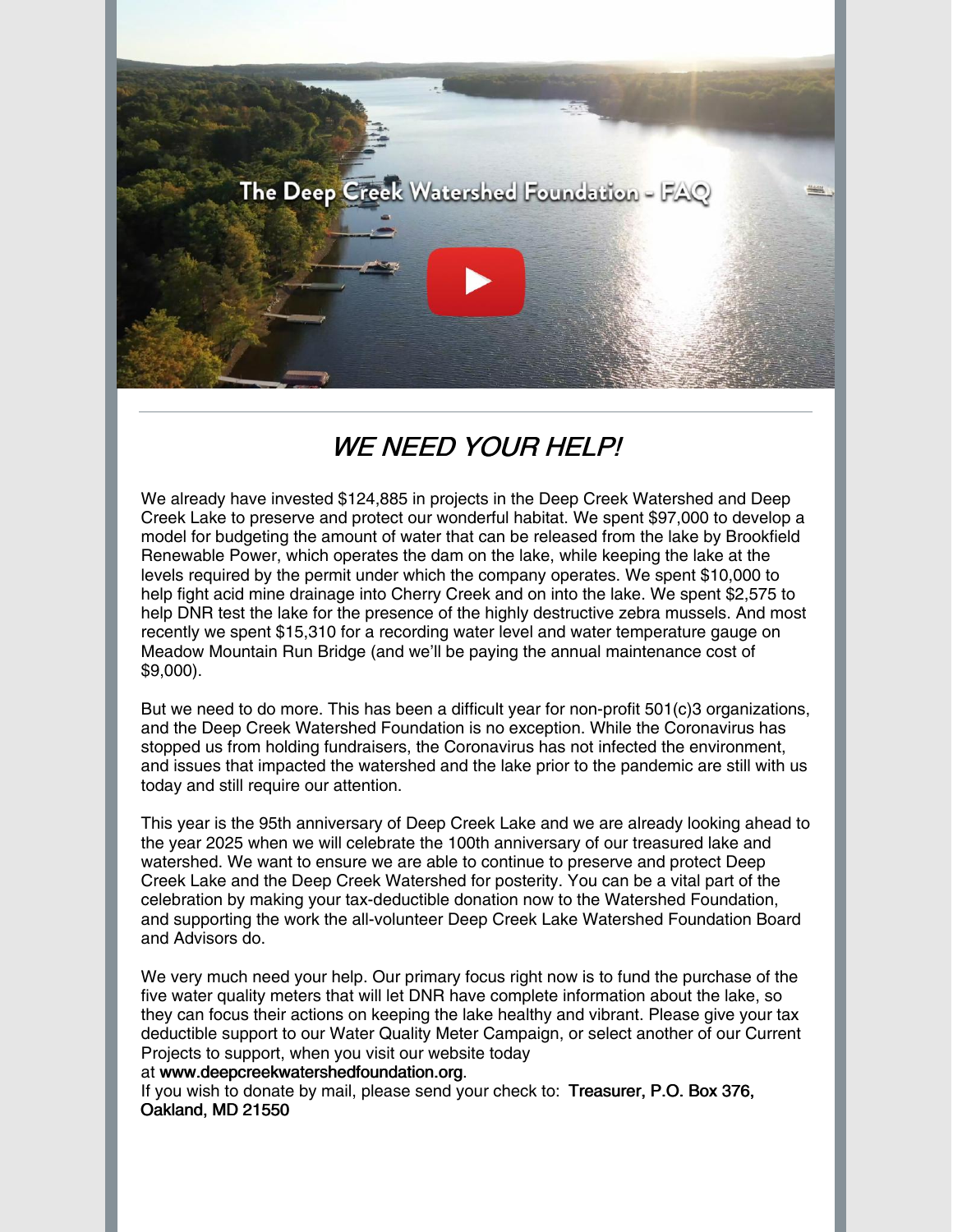

# BECOME A SUSTAINED DONOR

Visit our webpage at [www.deepcreekwatershedfoundation.org](http://www.deepcreekwatershedfoundation.org/). to see the ways that you can become a sustaining donor to the Deep Creek Lake Watershed Foundation. Sustaining giving can be selected easily at any of the six levels that we have named bronze, silver, gold, platinum, diamond and elite, starting from \$10 a month.

### "LIKE" US ON FACEBOOK!

Our Facebook page is up and running. It features our marvelous videos showing how the doser on Cherry Creek, whose maintenance we're funding, is neutralizing acid mine drainage.

And the Facebook page is attracting donations! We're looking forward to more as our Facebook page grows.

Click here to Follow us on [Facebook!](https://www.facebook.com/DeepCreekWatershedFoundation/)